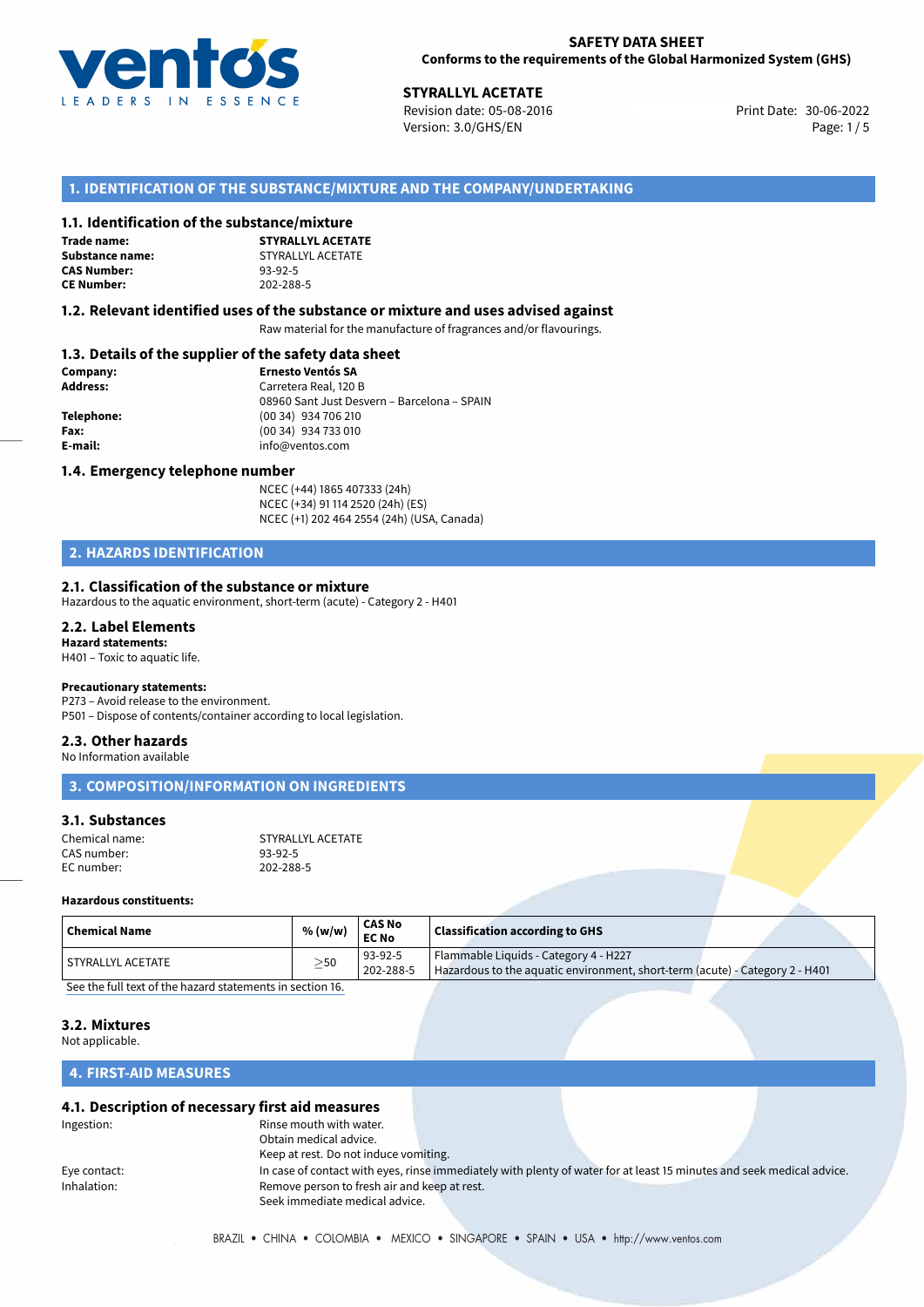

# **STYRALLYL ACETATE**<br>
Revision date: 05-08-2016<br> **Strain and Strain and Strain and Strain and Strain and Strain and Print Date: 30-06-2022**

Revision date: 05-08-2016 Version: 3.0/GHS/EN Page: 2 / 5

Skin contact: Take off immediately all contaminated clothing. Thoroughly wash affected skin with soap and water. Seek medical attention if symptoms persist.

### **4.2. Most important symptoms and effects, both acute and delayed**

No information available.

#### **4.3. Indication of any immediate medical attention and special treatment needed**

No information available.

# **5. FIRE-FIGHTING MEASURES**

#### **5.1. Extinguishing Media**

Water spray, carbon dioxide, dry chemical powder or appropriate foam. For safety reasons do not use full water jet.

#### **5.2. Special hazards arising from the substance or mixture**

Known or Anticipated Hazardous Products of Combustion: Emits toxic fumes under fire conditions.

#### **5.3. Advice for firefighters**

High temperatures can lead to high pressures inside closed containers. Avoid inhalation of vapors that are created. Use appropriate respiratory protection. Do not allow spillage of fire to be poured into drains or watercourses. Wear self-contained breathing apparatus and protective clothing.

# **6. ACCIDENTAL RELEASE MEASURES**

#### **6.1. Personal precautions, protective equipment and emergency procedures**

Evacuate surronding areas. Ensure adequate ventilation. Keep unnecessary and unprotected personnel from entering. Do not breathe vapor/spray. Avoid contact with skin and eyes. Information regarding personal protective measures: see section 8.

#### **6.2. Environmental precautions**

To avoid possible contamination of the environment, do not discharge into any drains, surface waters or groundwaters.

#### **6.3. Methods and materials for containment and cleaning up**

Cover with an inert, inorganic, non-combustible absorbent material (e.g. dry-lime, sand, soda ash). Place in covered containers using non-sparking tools and transport outdoors. Avoid open flames or sources of ignition (e.g. pilot lights on gas hot water heater). Ventilate area and wash spill site after material pickup is complete.

#### **6.4. Reference to other sections**

Information regarding exposure controls, personal protection and disposal considerations can be found in sections 8 and 13.

#### **7. HANDLING AND STORAGE**

#### **7.1. Precautions for safe handling**

Do not store or handle this material near food or drinking water. Do not smoke. Avoid contact with the eyes, skin and clothing. Wear protective clothing and use glasses. Observe the rules of safety and hygiene at work. Keep in the original container or an alternative made from a compatible material.

#### **7.2. Conditions for safe storage, including any incompatibilities**

Store in tightly closed and preferably full containers in a cool, dry and ventilated area, protected from light. Keep away from sources of ignition (e.g. hot surfaces, sparks, flame and static discharges). Keep away from incompatible materials (see section 10).

#### **7.3. Specific end use(s)**

No information available.

#### **8. EXPOSURE CONTROLS AND PERSONAL PROTECTION**

#### **8.1. Control parameters**

Components with occupational exposure limits: None known.

#### **8.2. Exposure controls**

Measures should be taken to prevent materials from being splashed into the body. Provide adequate ventilation, according to the conditions of use. Use a mechanical exhaust if required.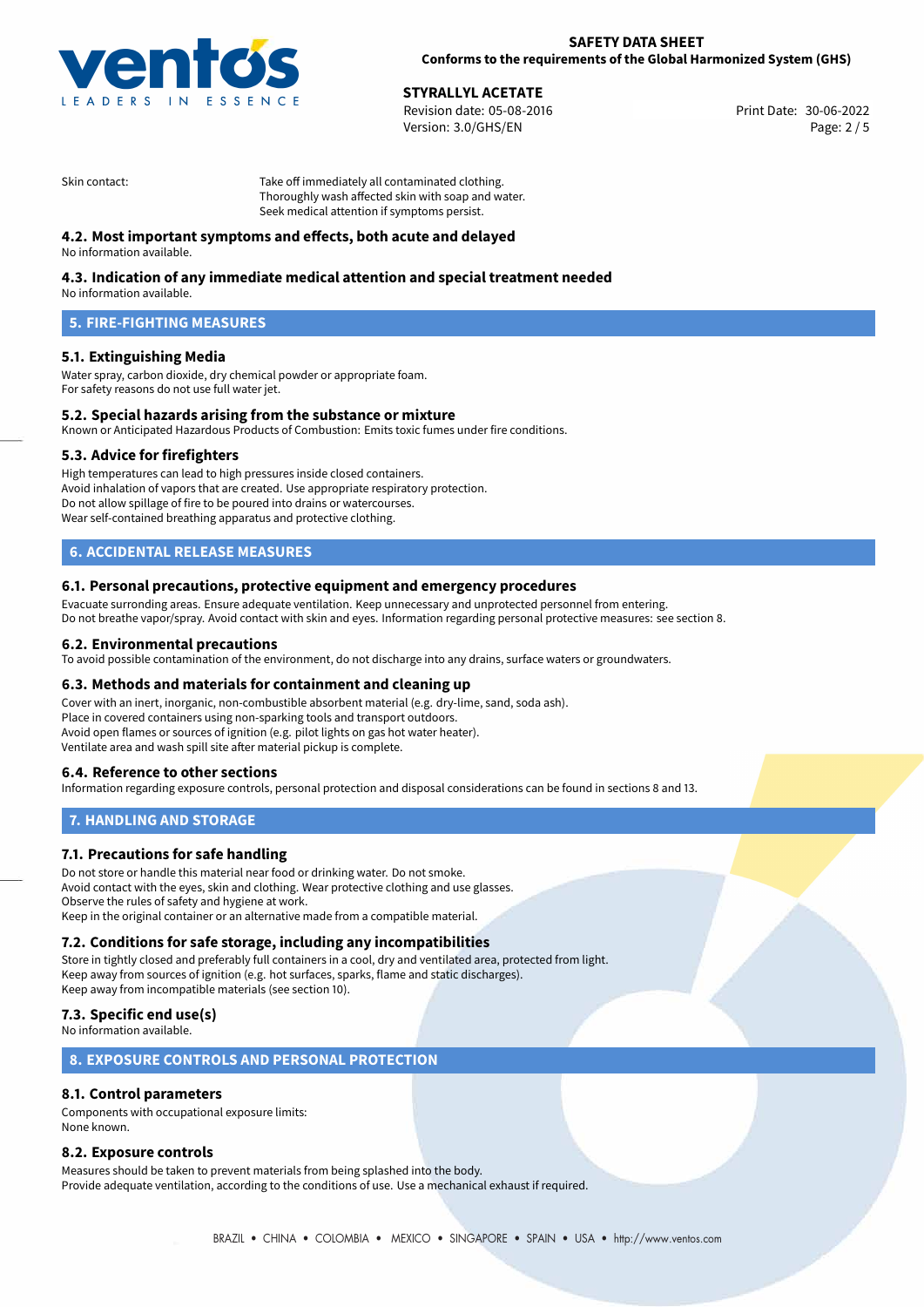

#### **SAFETY DATA SHEET Conforms to the requirements of the Global Harmonized System (GHS)**

# **STYRALLYL ACETATE**<br>
Revision date: 05-08-2016<br> **Strain and Strain and Strain and Strain Action** Print Date: 30-06-2022

Revision date: 05-08-2016 Version: 3.0/GHS/EN Page: 3 / 5

#### **8.3. Individual protection measures, such as personal protective equipment**

Eye/Face protection: Chemical safety goggles are recommended. Wash contaminated goggles before reuse. Chemical-resistant gloves are recommended. Wash contaminated gloves before reuse. Body protection: Personal protective equipment for the body should be selected based on the task being performed and the risks involved. Respiratory Protection: In case of insufficient ventilation, use suitable respiratory equipment. Environmental exposure controls: Emissions from ventilation or process equipment should be checked to ensure they comply with environmental protection legislation. In some cases, filters or engineering modifications to the process equipment will be necessary to reduce emissions to acceptable levels.

# **9. PHYSICAL AND CHEMICAL PROPERTIES**

#### **9.1. Information on basic physical and chemical properties**

| Appearance:                            | Liquid                       |
|----------------------------------------|------------------------------|
| Colour:                                | Conforms to standard         |
| Odour:                                 | Conforms to standard         |
| Odour theshold:                        | Not determined               |
| pH:                                    | Not determined               |
| Melting point/freezing point:          | Not determined               |
| Boling point/boiling range (°C):       | CA. 210 (760 mmHg)           |
| Flash point:                           | $95^{\circ}$ C               |
| Evaporation rate:                      | Not determined               |
| Flammability:                          | Not determined               |
| Lower flammability/Explosive limit:    | Not determined               |
| Upper flammability/Explosive limit:    | Not determined               |
| Vapour pressure:                       | Not determined               |
| Vapour Density:                        | Not determined               |
| Density:                               | $1,02-1,03$ g/mL (20°C)      |
| Relative density:                      | $1,02-1,03(20^{\circ}C)$     |
| Water solubility:                      | <b>VERY SLIGHTLY SOLUBLE</b> |
| Solubility in other solvents:          | SOLUBLE IN ETHANOL           |
| Partition coefficient n-octanol/water: | Not determined               |
| Auto-ignition temperature:             | Not determined               |
| Decomposition temperature:             | Not determined               |
| Viscosity, dynamic:                    | Not determined               |
| Viscosity, kinematic:                  | Not determined               |
| Explosive properties:                  | Not determined               |
| Oxidising properties:                  | Not determined               |

#### **10. STABILITY AND REACTIVITY**

#### **10.1. Reactivity**

No hazardous reactions if stored and handled as prescribed/indicated.

#### **10.2. Chemical stability**

The product is stable if stored and handled as prescribed/indicated.

#### **10.3. Possibility of hazardous reactions**

No hazardous reactions if stored and handled as prescribed/indicated.

#### **10.4. Conditions to Avoid**

Conditions to Avoid: Excessive heat, flame or other ignition sources.

#### **10.5. Incompatible materials**

Avoid contact with strong acids and bases and oxidizing agents.

#### **10.6. Hazardous decomposition products**

During combustion may form carbon monoxide and unidentified organic compounds.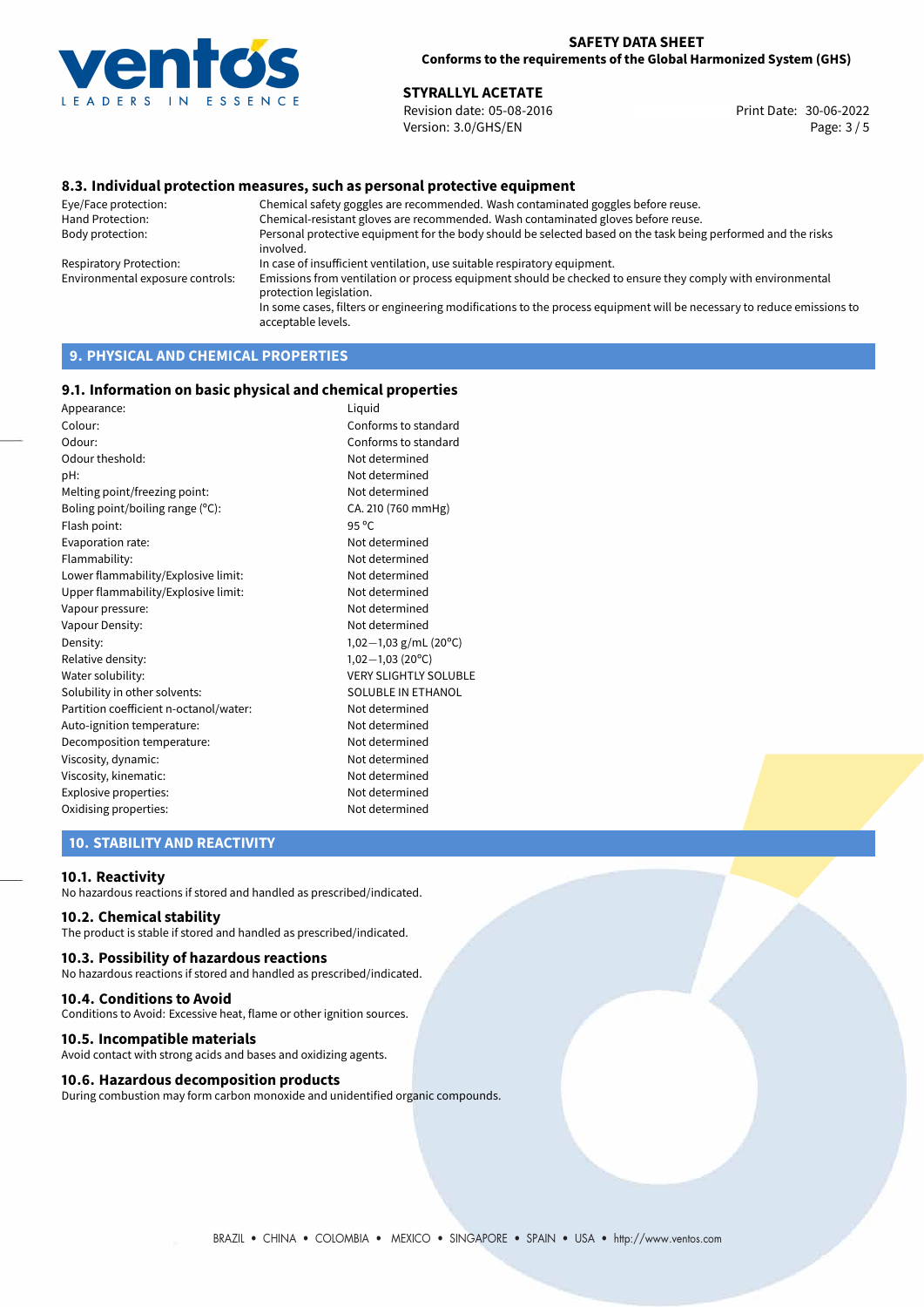

#### **SAFETY DATA SHEET Conforms to the requirements of the Global Harmonized System (GHS)**

30-06-2022 **STYRALLYL ACETATE** Revision date: 05-08-2016 Print Date: Version: 3.0/GHS/EN Page: 4 / 5

# **11. TOXICOLOGICAL INFORMATION**

| Acute toxicity                    | Based on the data available, the criteria for classification are not met. |
|-----------------------------------|---------------------------------------------------------------------------|
| Skin corrosion/irritation         | Based on the data available, the criteria for classification are not met. |
| Serious eye damage/irritation     | Based on the data available, the criteria for classification are not met. |
| Respiratory or skin sensitisation | Based on the data available, the criteria for classification are not met. |
| Germ cell mutagenicity            | Based on the data available, the criteria for classification are not met. |
| <b>Carcinogenicity</b>            | Based on the data available, the criteria for classification are not met. |
| Reproductive toxicity             | Based on the data available, the criteria for classification are not met. |
| <b>STOT-single exposure</b>       | Based on the data available, the criteria for classification are not met. |
| <b>STOT-repeated exposure</b>     | Based on the data available, the criteria for classification are not met. |
| <b>Aspiration hazard</b>          | Based on the data available, the criteria for classification are not met. |

### **12. ECOLOGICAL INFORMATION**

#### **12.1. Toxicity**

**Assessment:** Toxic to aquatic life. **Experimental/calculated data:** No information available.

#### **12.2. Degradability**

Biodegradation : > 60%.

#### **12.3. Bioaccumulative potential**

No information available.

#### **12.4. Soil mobility**

No information available.

# **12.5. Other adverse effects**

See also sections 6, 7, 13 and 15 Do not allow to get into waste water or waterways.

#### **13. DISPOSAL CONSIDERATIONS**

#### **13.1. Waste treatment methods**

Dispose of in accordance with national and local environmental regulations.

#### **14. TRANSPORT INFORMATION**

|                                  | <b>ADR/RID/ADN</b>                | <b>IMDG</b>                       | <b>IATA-ICAO</b>                  |
|----------------------------------|-----------------------------------|-----------------------------------|-----------------------------------|
| 14.1. UN Number                  | Not classified as hazardous goods | Not classified as hazardous goods | Not classified as hazardous goods |
| 14.2. UN Proper Shipping Name    | Not applicable                    | Not applicable                    | Not applicable                    |
| 14.3. Transport Hazard Class(es) | Not applicable                    | Not applicable                    | Not applicable                    |
| 14.4. Packing Group              | Not applicable                    | Not applicable                    | Not applicable                    |
| 14.5. Environmental hazards      | No                                | <b>No</b>                         | <b>No</b>                         |
| <b>Additional information</b>    |                                   |                                   |                                   |

#### **14.6 Special precautions for user**

None known

#### **14.7. Transport in bulk according to Annex II of MARPOL 73/78 and the IBC Code**

No information available

#### **15. REGULATORY INFORMATION**

#### **15.1. Safety, health and environmental regulations/legislation specific for the substance or mixture** No information available

### **16. OTHER INFORMATION**

**Full text of the R-phrases, hazard statements and precautionary statements mentioned in section 3:** H227 – Combustible liquid.

H401 – Toxic to aquatic life.